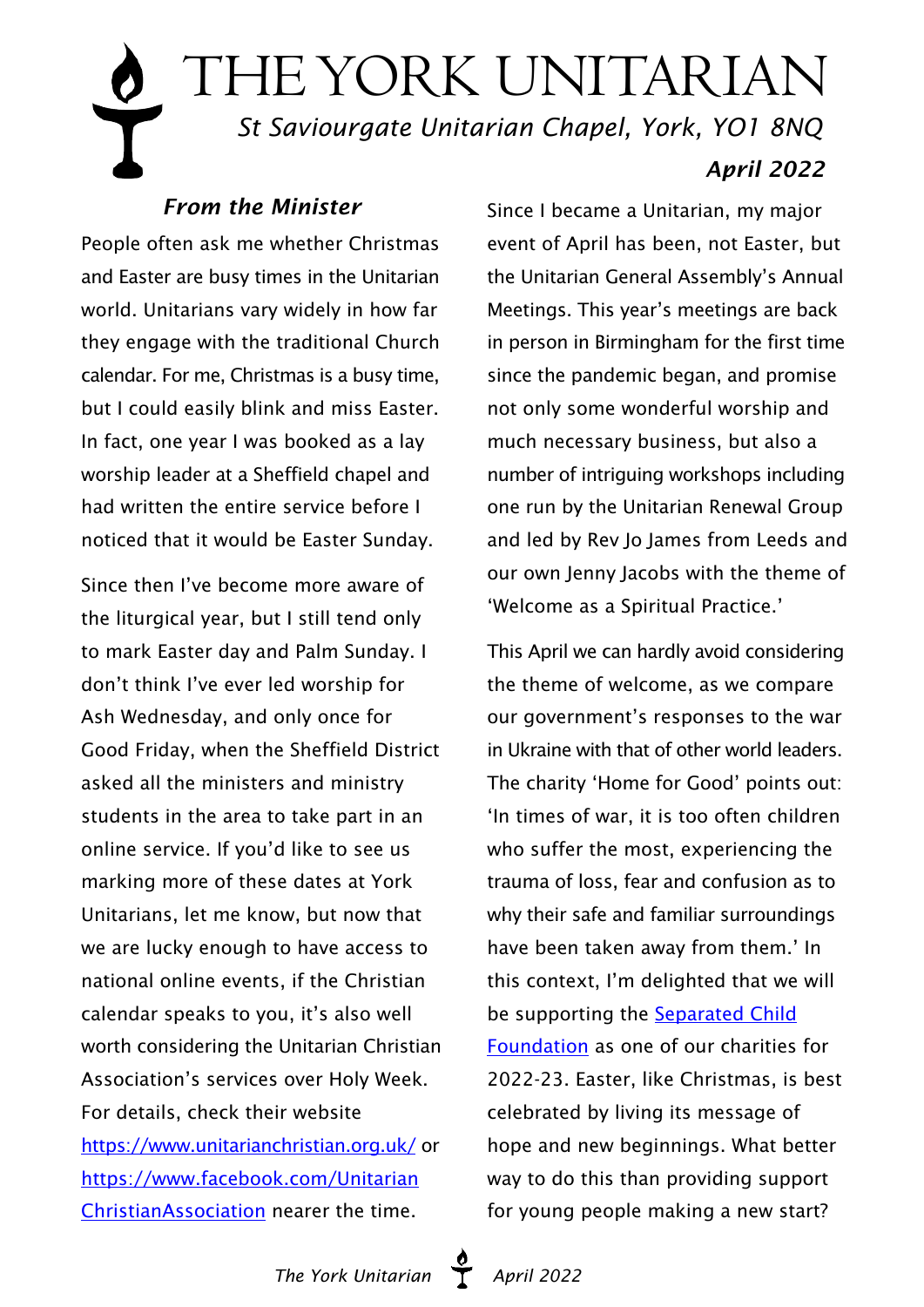#### A MONTH OF SUNDAYS at 11am

2

Sunday 3 April

Reverend Stephanie Bisby *Sunrise and Spring Flowers* Music by David Hammond

*Service followed by a bring & share lunch in Chapel*

#### Sunday 10 April

Dee Boyle *What's in a Welcome?* Music by Laura Jones

*Service followed by an outing to a Nepalese restaurant*

#### Sunday 17 April

Reverend Stephanie Bisby *Easter* Music by David Hammond

#### Sunday 24 April

Maud Robinson (Minister, Underbank Unitarians, Sheffield) *As Swimmers Dare - Reflections on Trust* Music by David Hammond

Myrna wishes to thank members of our Chapel community for their kind thoughts and messages after Hadrian passed away. 'Though he was technically my ex-husband, we had become extremely close as the years went by. On visits to York, occasionally he had attended Chapel or a concert with me. Hadrian was interred on 18 January not far from the village we lived in for many years, near Cambridge.'

(*With apologies for the omission of this message from the March newsletter - Stephanie.*)

#### Two Shared Meals

On Sunday 3 April there will be a 'bring and share' lunch after the service so we can say thank you to Andrew Hill for all his time on the committee and for being so supportive in leading services over the years.

Sunday 10 April at 1pm will be the first of our latest venture of going out for meals together three or four times a year. Dee is organising the first one by booking tables at The Everest Nepalese restaurant in Fossgate to mark the end of our fund raising for the Nepal charity. This meal was due to take place two months ago but we wanted to wait until more people had returned to Chapel again. Please let Dee know asap. if you would like to join the group for lunch. The restaurant closes at 3pm on Sundays. David Zucker will be organising the next meal out with details in a future newsletter.

## About Maud Robinson

I have worked as a minister since 2007, my first year with a large Unitarian Universalist church near Boston, USA, then for eight years with Unitarians in Edinburgh, followed by a short ministry with Cardiff Unitarians before being called to minister with Underbank Unitarians in Sheffield. My primary focus in ministry is in walking with others on a spiritual path, where very often 'being' is more important than 'doing.' I am clear in my own attachment to the word God to describe that which upholds and inspires us, but am mindful that this is a word with which some people struggle and in public discourse I use broad and open language. I am leading the service in York on 24

April, and have given as my title 'Where Swimmers Dare… Reflections on Trust' but I reserve the right to change my mind!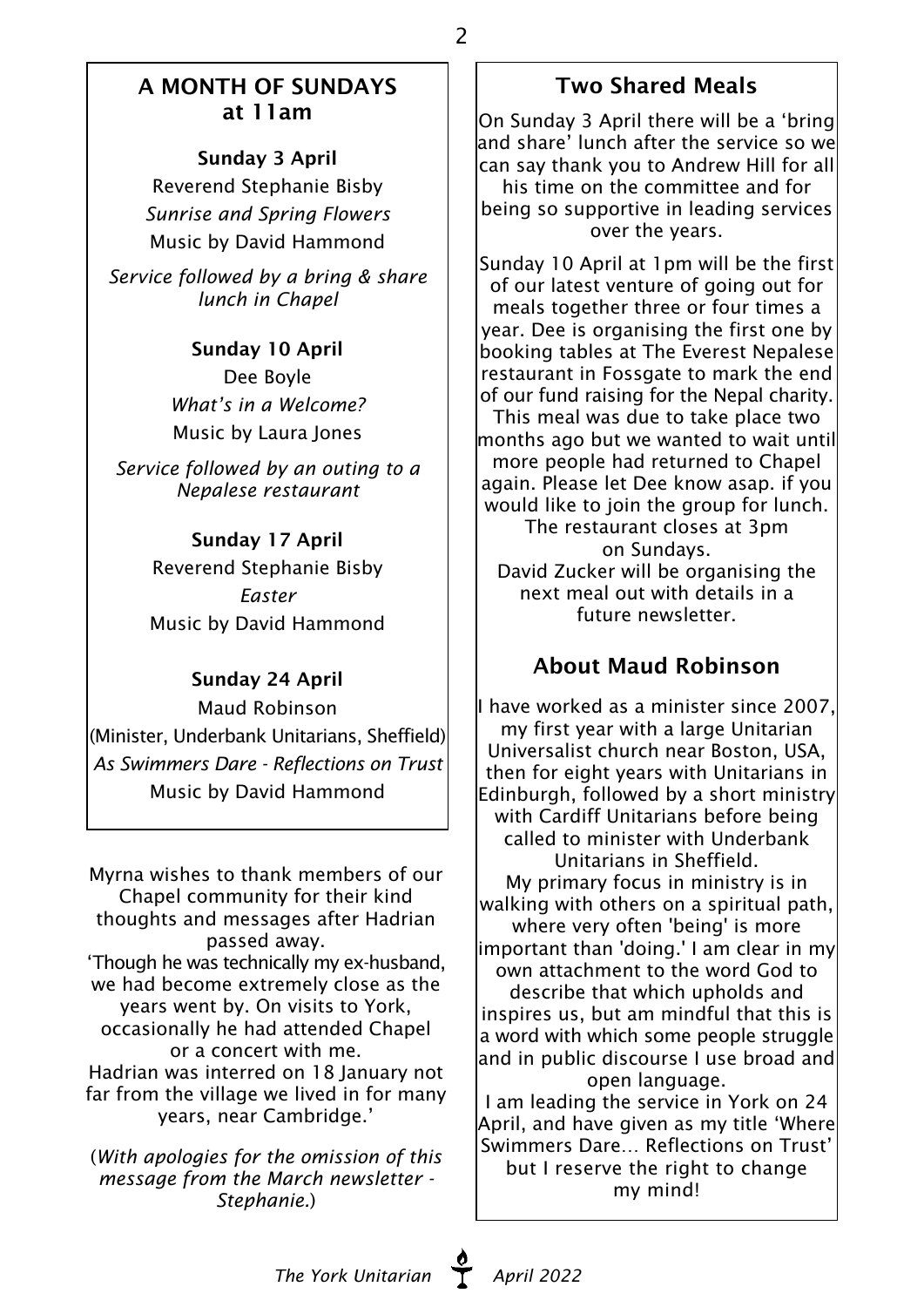## DIARY DATES

*Thursdays* at 11am: Congregational Meditation in Chapel and on Zoom. Details from Dee Boyle.

*Friday 1 April*, 7pm: online motions workshop prior to Annual Meetings [https://www.unitarian.org.uk/event/](https://www.unitarian.org.uk/event/motions-workshop-2022/) [motions-workshop-2022/.](https://www.unitarian.org.uk/event/motions-workshop-2022/)

*Saturday 2 April*, 1pm: Late Music Concert: Stuart O'Hara (bass) and Ionna Koullepou (piano), Poetry Settings. Tickets £5 online ([www.latemusic.org\)](www.latemusic.org) or on the door.

*Saturday 2 April*, 7.30pm Late Music Concert: Bingham String Quartet. Tickets £12/£10 online [\(www.latemusic.org\)](www.latemusic.org) or on the door.

*Tuesday 5 April*, 7.30pm: York Interfaith Meeting at the Mansion House. (Places must be booked in advance.)

*Friday 8 April*, 12.30pm: Lunchtime Concert, Bethany-Hannah Winteringham, soprano and Malcolm Maddocks, piano.

*Saturday 9 April*, 3pm: Spring Concert, York U3A Choir and Hanslope Heart and Soul Community Choir.

*Tuesday 19 - Thursday 21 April*: Unitarian Annual Meetings, Birmingham.

*Friday 22 April*, 12.30pm: Lunchtime Concert, Hamish Brown (tenor), Alasdair Jamieson (piano), Schumann song cycle.

*Wednesday 27 April*: York poetry group. Details from Dee Boyle.

*Thursday 28 April*, 1-3pm: Poetry to Prayer. Details from Stephanie Bisby.

## Looking further ahead:

Induction Service for Stephanie Bisby: *Saturday 28 May*

Stall at York Pride: *Saturday 18 June*

York Unitarians 350th Anniversary Celebrations: *Saturday 2 & Sunday 3 July*

St Crux fair: *Friday 8 July*

Yorkshire Unitarian Union Summer Gathering: *Saturday 9 July* at Scarborough.

You are invited to come to chapel on Thursday 28 April from1pm to write your own prayer, inspired by a new or favourite poem (if you have a favourite poem or poetry book feel free to bring it along). It doesn't matter whether you already love writing, or just fancy giving it a go, and you don't have to be a poet or know a lot about poetry. You also don't have to be a theist - prayers can be addressed to God, or the Universe, or simply 'to whom it may concern'! You don't have to share your work, but you can - and you may want to offer it for inclusion in a future newsletter or service. Mostly, it's a chance to spend some time together and invite inspiration.

## News from the District

Representatives from across the Yorkshire Unitarian Union (YUU) met in Hull for the quarterly gathering and enjoyed an excellent presentation from Richard Lane of York Community Energy, which challenged us to consider the pros and cons of different approaches to developing sustainable use of energy. We left better informed but also challenged to think how we might apply this knowledge to our homes, churches and chapels. The meeting also considered the motions for the upcoming Annual Meetings, though briefly as they had only just been received.

During the updates from churches, we learned of the work being done by former Minister at York, Margaret Kirk, and York member Claire Lee, on repairing and reopening the Flowergate Chapel at Whitby, and we hope that it will be possible to visit over the summer or next year.

We also learned that Hull Unitarians share our 350th anniversary (like us, of the congregation but not the building). York will be celebrating our anniversary on 2 and 3 July. On 9 July the YUU will meet for its summer gathering at Scarborough. On 10 July Hull Unitarians celebrate their anniversary.

Come and Write a Prayer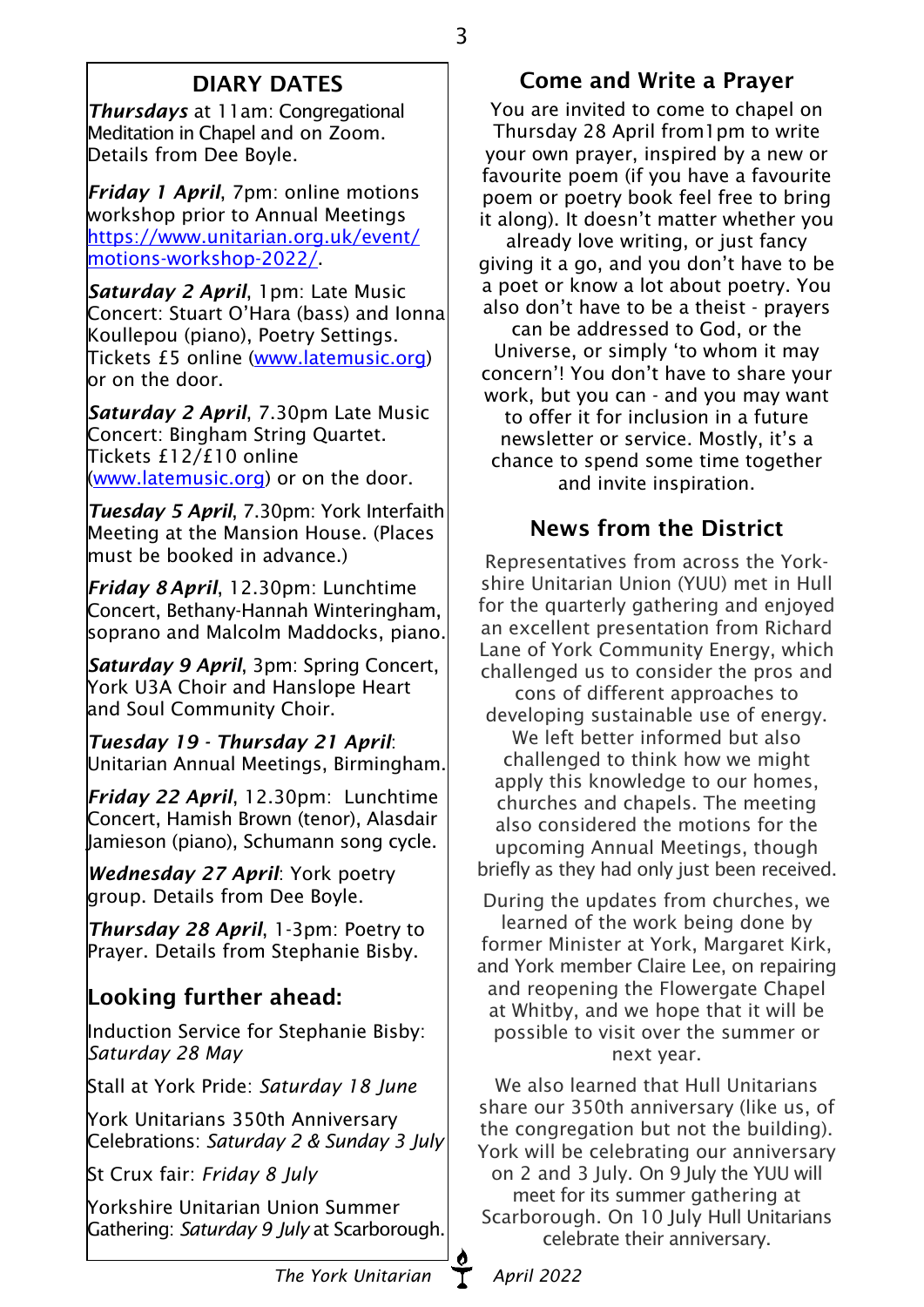## *The Minister's 6 March Address: 'Life On Mars'*

4

I don't know if other worship leaders do this, but every time I sit down to type up my service titles for an upcoming newsletter or write Sunday's sermon, I run a sort of mental check of who I might be about to annoy or offend, either by what I'm saying or, just as often, by what I'm not saying. What's going on in the world that might cause what I'm saying to land in a different way than how I originally intended it? And, of course, when I sent in my sermon titles for March, it wasn't obvious that the thing on everybody's minds was going to be events in Ukraine, which meant that when I got to this week, I had to ask the question, is there really any point in the advertised service? Who's going to listen to a word about the red planet when our own planet seems to be on the verge of vaporising itself? Of course, in Roman mythology, Mars was the God of war, so there's a certain odd resonance to my title. But talking about robot explorers, periwinkles and perch, centipedes and cities\* and science fiction stories, when the world is burning… 'Come on,' said the annoying critic in the imaginary front pew inside my head, 'This is not the time for fantasy! Get real!'

And yet… what could I possibly say in our corner of York that would make the slightest difference to even one person dodging bombs, fleeing their home with only the clothes on their back, wondering who will take them in? Of course I can advise people to write to their MPs and encourage them to put pressure on the government to improve provision for Ukrainian refugees; I can urge people to donate to the Red Cross and Unicef and Save the Children – but my congregation read the papers and watch the news and they can all Google as well as I can, so they've probably already figured out how to do those things. And, like me, they're probably now grappling with the truth that what most of us can do, most of the time, is limited.

You may disagree, but I think, most of the time, what we need from our churches is not another invitation to self-flagellation, but an encouragement to do that which we can do for those in need half a world away, and then to continue serving the world the best way we can, by living as well and wisely as we can in our own little corner of the world. Which means that, whatever is going on in the world, it's still our responsibility to keep sharing the best sources of wisdom we can find: the words and images and music which inspire us to live with faith, hope and love. At a chapel I used to attend, we had a leaflet which quoted various chapel members talking about what attracted them to our worship, and there's one quotation which has always stuck in my mind. I no longer recall the exact words, but I often find myself thinking of the gist of their message: 'I love coming to a Unitarian Chapel because you'll hear the minister quoting from Hitchhiker's Guide to the Galaxy alongside the Bible.' I've talked before about the importance of humour, and you'd certainly find plenty of that in Douglas Adams' deliciously bizarre sci-fi saga, but what's more relevant now is what else you find there: an unusual perspective on the details of our everyday lives, one which can make us see our world entirely differently. As Ursula Le Guin argued in the intro-

duction to *The Left Hand of Darkness*, fiction writers are able to present the truth in unique ways, because, in the words of the poet Emily Dickinson, they 'tell the truth but tell it slant.' Want to talk about issues of censorship without being silenced? Set your book among animals or in a future where the clocks strike 13 and your TV watches you, and you have *Animal Farm* or *1984*. Throw in 'firemen' whose job is the burning of literature and you have *Fahrenheit 451,* a stinging critique of the McCarthy era. Concerned about the sexism inherent in society and religion? Tell the story of a young woman forced to live as a concubine in a society where women are only valued

The York Unitarian **T** April 2022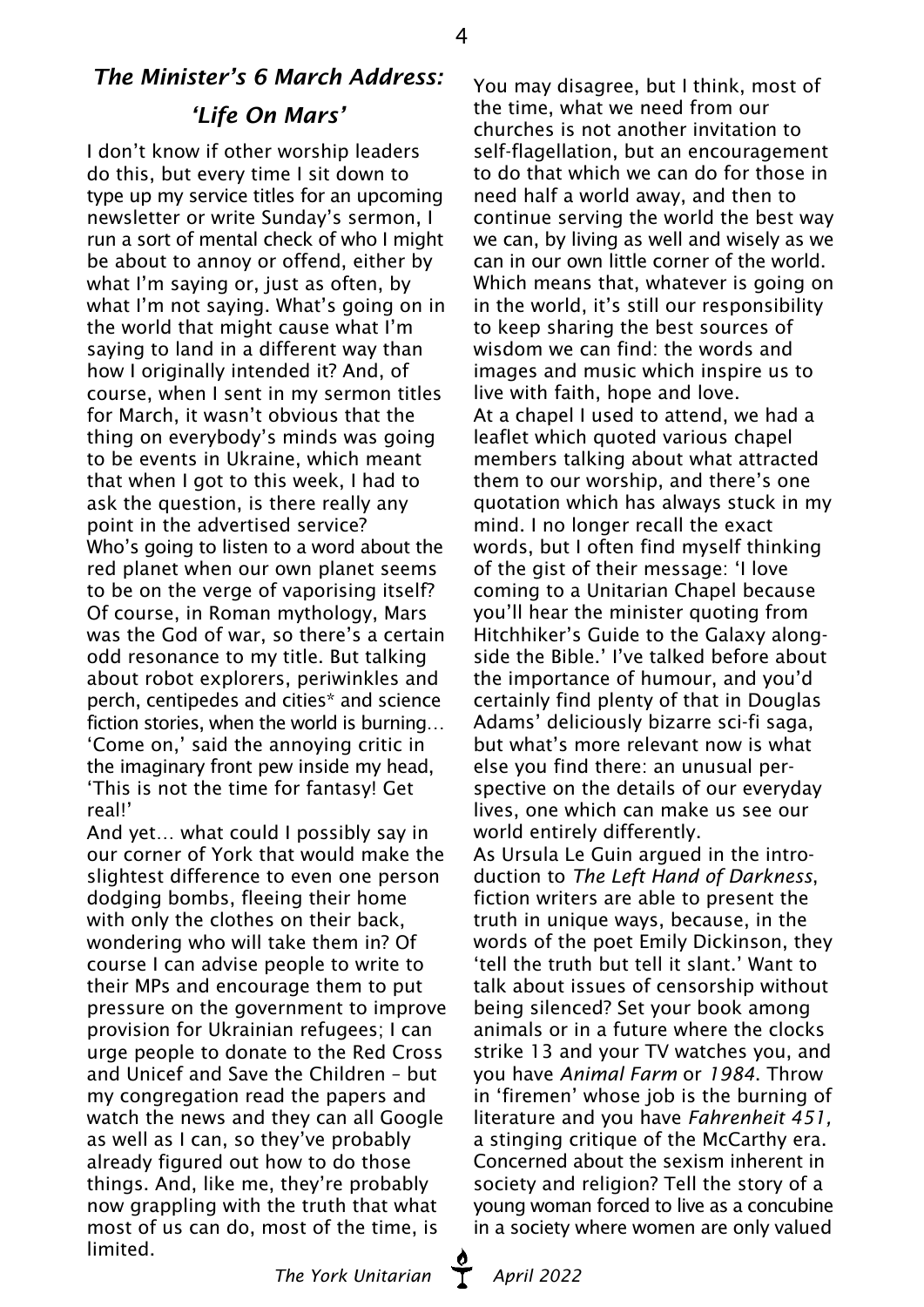for childbearing, and you might find that even people who've never read your book will recognise the distinctive red cloaks and white hoods of the handmaidens in the TV series. *The Handmaid's Tale* was very definitely written to make a political point. But the truth is, even science fiction stories which *don't* address the state of the world *do* address the state of the world. [A brilliant 2015 article in Tor magazine](https://www.tor.com/2015/04/27/message-fiction-politics-in-sci-fi-and-fantasy-literature/) explores the debate over 'whether science fiction and fantasy 'should' or 'shouldn't' address political issues or explore political themes.' 'Underlying the debate,' the article argues, 'are two distinct, albeit complementary, understandings of what a political message 'is' and where it comes from. For some, it is defined by the existence of an explicit, purposive attempt to convey said message... For others, though, pretty much anything is 'message fiction,' because the assumptions/choices operative in worldbuilding, characterisation and narrative are implicit messages in and of themselves. Really these are two forms of political messaging—distinct from one another and not at all equivalent. but nonetheless related. All books contain implicit political messages; only a select few contain the explicit ones.' We might add that every service contains implicit political messages; only a select few contain the explicit ones. There's one book I turned to regularly through lockdown, for an infusion of hope, a shot of determination, and a good cathartic cry. Unusually for me, I love the film adaptation just as much as the book. When I re-watch films that made me cry the first time, they often don't have the same effect the second time. But *The Martian* gets me every single time. When the hero Mark Watney, stranded on Mars after an abortive mission, figures out the solution to a tricky problem and it begins to seem as if starvation may no longer be inevitable, I well up. Alone on the planet, he struggles with dust storms, malfunctioning equipment, boredom and loneliness, in a way that many more of us can relate to now than could before Covid. And all the

time, the clock is ticking as his supplies are running lower, and the chances of him lasting long enough for rescue grow slimmer. Then one of the NASA engineers back on earth has a genius breakthrough that brings a lump to my throat, and as if that wasn't enough, I always end up a sobbing wreck when, after the powers-that-be veto the proposed solution as too dangerous, someone else puts his job on the line to try to make it happen anyway. The worse the world gets, the more I seem to need to hear Mark Watney's musings on why – partial spoiler alert – the powers-that-be give in and approve the mission to try to save his life. 'Why bother?' Mark asks, but then of course he answers himself, because it's not as if there's anyone else on Mars to answer him. His answer begins with 'progress, science, and the interplanetary future we've dreamed of for centuries' but acknowledges that this isn't the whole picture. It's also 'because every human being has a basic instinct to help each other out.' He cites examples of how, 'If a hiker gets lost in the mountains, people will coordinate a search. If a train crashes, people will line up to give blood. If an earthquake levels a city, people all over the world will send emergency supplies.' Anticipating potential objections, he goes on to argue, 'Yes, there are assholes who just don't care, but they're massively outnumbered by the people who do.' Sorry for the language, but I think Mark has a point, and maybe he's right not to sugar coat it. I imagine most of us have been tempted by some choice language lately when it comes to those who don't care; those who treat ordinary people as pawns in their childish power games; those whose thoughtless actions threaten others' lives and livelihoods. And because those few uncaring people in positions of power are always in the news, we need, more than ever, these stories of hope and resilience. We need stories that remind us that individuals can flourish, even in the sparsest and most challenging environments; that progress is possible; and that more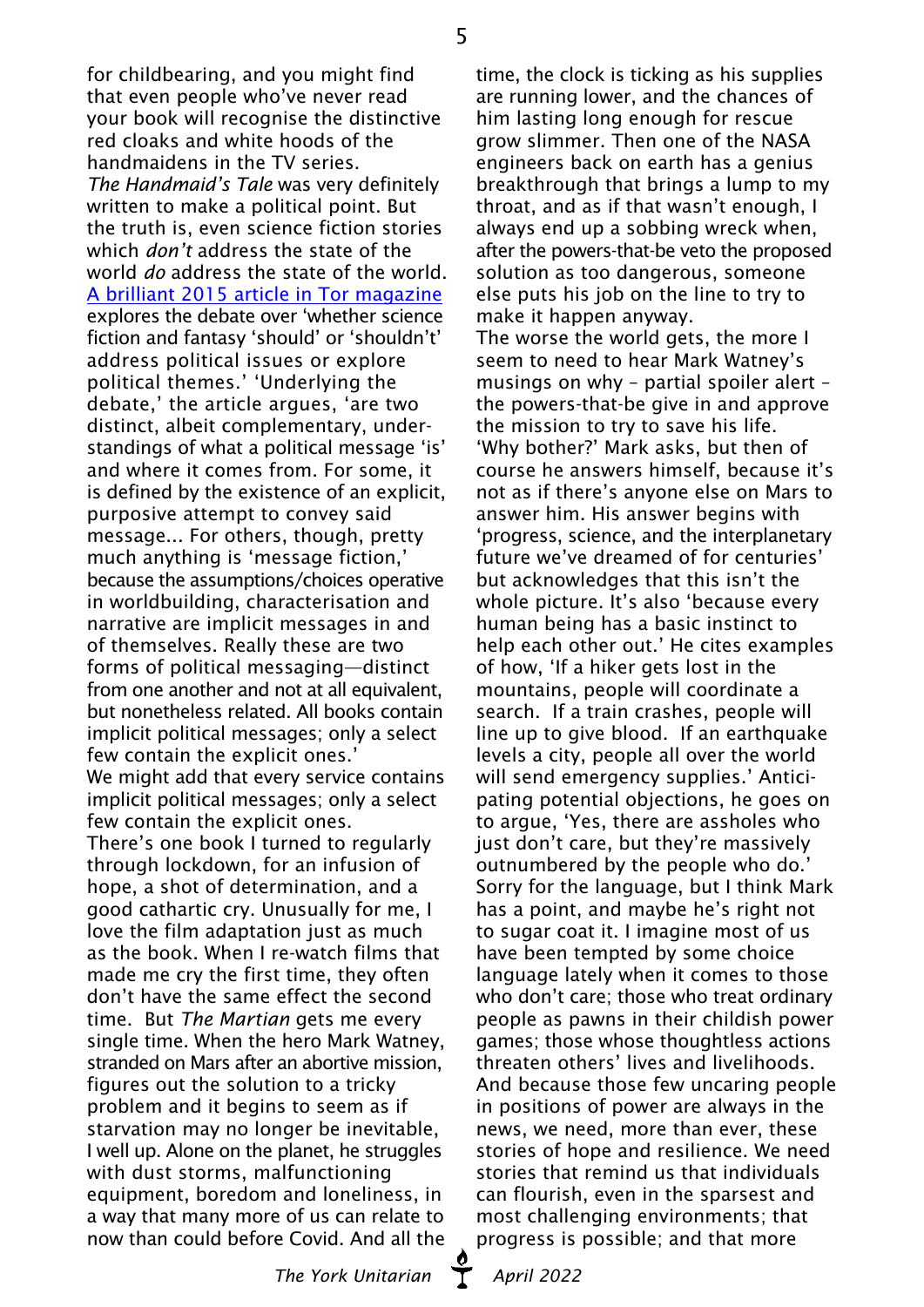often than not people do look out for each other. Stepping outside of the confines of our ordinary world is what allows us to tell the truth about life, because as Ursula Le Guin says, 'the truth is a matter of the imagination.' The truth is that nobody ever said life was going to be easy, and if we ask for life to be easy we're missing the point, because very often it's the hard stuff that teaches us who we can truly be. In the words of Sydney Knight's wonderful hymn: 'We do not seek a shallow faith.' Instead, we seek a rich, challenging and evolving life. Whatever the circumstances of our real lives, science fiction can help point the way.

*\* From Part as Parcel by Mark L. Belletini, [https://www.uua.org/worship/words/poetry](https://www.uua.org/worship/words/poetry/part-parcel) [/part-parcel](https://www.uua.org/worship/words/poetry/part-parcel)*

#### Findhorn Unitarian Network

York members Sue Catts, Susan Leadley, Barbara Barnes, Nick Morrice and Adrienne Wilson have all enjoyed Experience Week at Findhorn, the ecovillage and spiritual community in the north of Scotland.

Recently Louise Reeve (Newcastle) and Chris Newsam (Malton) have featured the Findhorn experience in their services at York.

Findhorn [\(https://www.findhorn.org/\)](https://www.findhorn.org/) is at last starting up in-person workshops and Experience Week is a good place to start - now shortened to 5 days with the option to stay on at the weekend.

The Findhorn Unitarian Network has identified a specific week (June 13-17) to encourage Unitarians to attend together.

**Contact** [Findhornunitariannetwork@gmail.com](mailto:Findhornunitariannetwork@gmail.com) for more details.

Sing Along with 'Greta's Song'

6

Anneliese Emmans Dean has written a climate change protest song called 'Greta's Song', which she'd like choirs and ensembles across the world to learn and sing. So, if you sing in a choir or group, check out 'Greta's Song' and see if you'd like to be part of the musical climate change revolution! You can download 4-part and 2-part scores to 'Greta's Song' from Anneliese's website, [theBigBuzz.biz](https://thebigbuzz.wordpress.com/2022/03/16/sing-along-with-gretas-song/), where you can also listen to mp3s of each version and watch a clip of a performance. Please spread the word!

#### Unitarian Baptists

Andrew Hill has an article in [Baptist](https://www.tandfonline.com/doi/full/10.1080/0005576X.2021.1966198) [Quarterly,](https://www.tandfonline.com/doi/full/10.1080/0005576X.2021.1966198) about York's Unitarian Baptist congregation. Frequently overlooked by both Baptist and Unitarian historians, the group, which was adopted by the 'Unitarian missionary' Richard Wright, was eventually absorbed into the Unitarian congregation of St Saviourgate Chapel.

#### York Interfaith Group

5 April meeting: 'Faith and Public Life in time of Covid', speaker the Lord Mayor, the Rev. Chris Cullwick. This meeting will be 'live', in the Mansion House, 7pm for 7.30. The Lord Mayor, the Rev. Chris Cullwick, kindly supported our November Interfaith service and it would be lovely if some of us could return the gesture. If you would like to attend, please let Sr. Patricia Harriss know, via the YIG email

[yorkinterfaithgroup@gmail.com](mailto:yorkinterfaithgroup@gmail.com) or at the Bar Convent, as soon as possible, so that she can inform the Council of numbers expected.

#### Congratulations to Past Member Appointed as Oxford Tutor

Former York member Rev. Claire MacDonald has been appointed to the position of Tutor in Ministerial Studies at Harris Manchester College Oxford (one of two colleges which train students in the UK for Unitarian ministry, the other being Unitarian College). Read more [here](https://www.unitarian.org.uk/2022/03/11/new-ministry-tutor-appointed-at-harris-manchester-college-oxford/ ).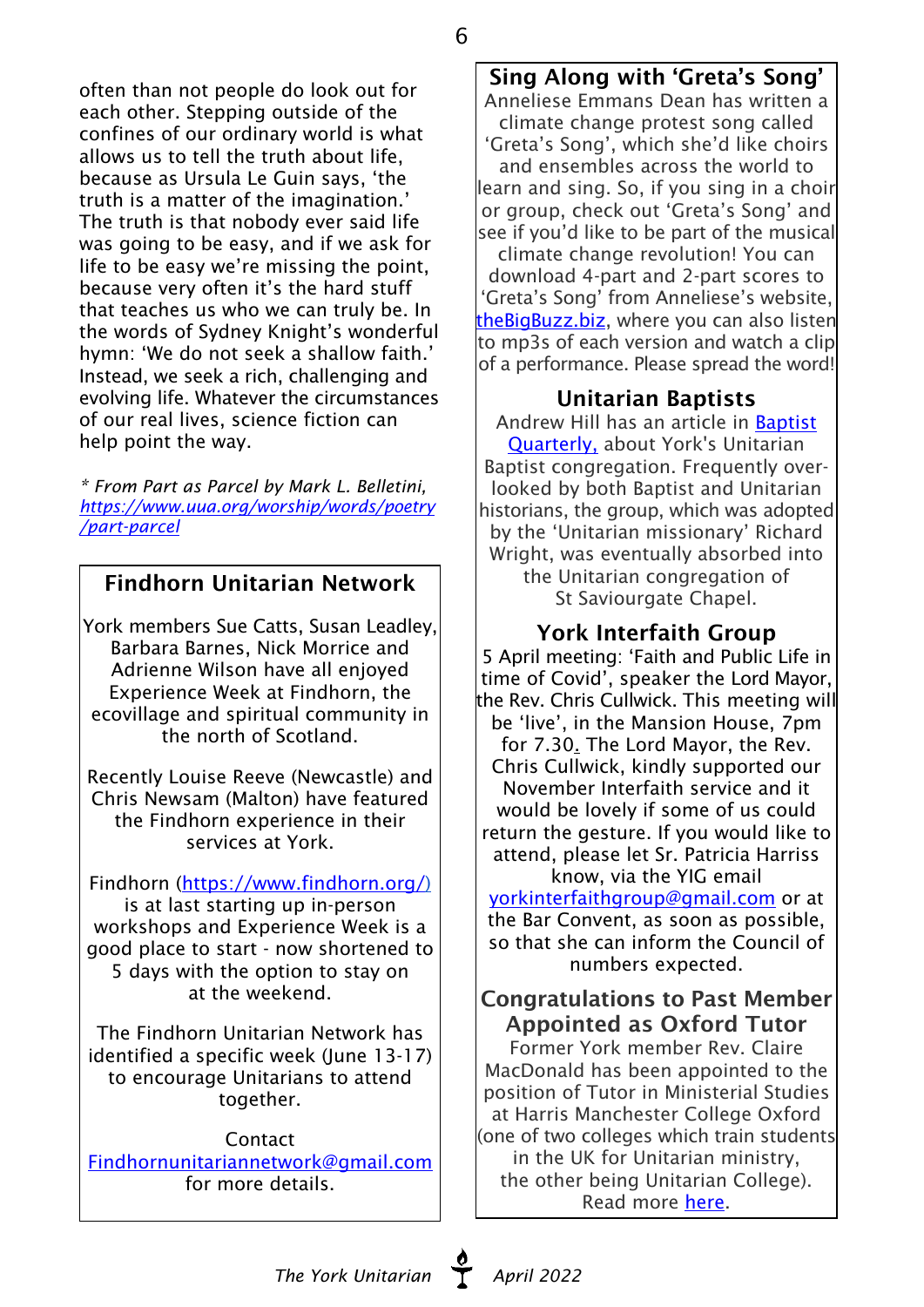## Report from the Committee Meeting of Sunday 6 March 2022

- Now that the national rules have been relaxed, the committee has agreed that wearing masks is optional, but requests that people remain considerate of those who are vulnerable and continue to isolate if they have, or think they may have, Covid.
- The AGM will be held at 12.30 on 27 March and will be followed by a discussion of the motions prior to the Annual Meetings. Jenny Jacobs will circulate the General Assembly motions in advance and invite feedback from those who cannot attend in person.
- Plans are under way for our 350th Anniversary celebrations. Nick Morrice and Myrna Michell are coordinating music for Saturday afternoon and the Sunday service, and Anneliese Emmans Dean has agreed to compere a poetry open mike on Saturday night. Events will be advertised in advance in the York Press, and the committee has agreed to fund a half-page advert, as well as a subscription to the tourist board's service, Visit York. (Our page is now live at [https://www.visityork.org/business](https://www.visityork.org/business-directory/york-unitarians) [-directory/york-unitarians](https://www.visityork.org/business-directory/york-unitarians) and our first event has been listed at [https://www.visityork.org/events](https://www.visityork.org/events/a-concert-for-ukraine) [/a-concert-for-ukraine.](https://www.visityork.org/events/a-concert-for-ukraine))
- Our charities for 2022 will be St Nicks (local) and the Separated Child Foundation. £241.10 was sent to the trustees of the York Rescue Boat from donations at the Big Sing, cash from the collection box in chapel, and £50 donated by Dee in lieu of a preaching fee. (Update: the lunch in aid of Chance for Nepal has also raised £154 for Chance for Nepal.)
- Dylan Nykamp's application to join York Unitarians was unanimously accepted.
- The link to our draft website has been circulated for feedback. The site remains a work in progress but should be finalised within the next month or two.
- The committee thanked Andrew Hill in absentia for his long service on the committee and as pulpit secretary and newsletter editor. A lunch will be arranged to mark his retirement, in addition to the social lunch which is still to be organised.
- Stephanie Bisby's induction service will be at 2pm on Saturday 28 May and Rev Ant Howe will be invited to lead the service. (Update: he has accepted.)
- Margaret Issitt has kindly donated four books to the library.
- Michael Wildblood (architect) is to look at possibilities for a level access meeting space.
- David Hammond offered to play for a Ukraine benefit concert on 25 March. This was approved. Funds will be donated to the Red Cross appeal but future fundraising may also be directed via Unitarians in Poland if Arek Malecki is able to assist us in making contact.
- The new member form is to be amended to include optional date of birth so that we can mark significant birthdays if the member so wishes.
- Painting of the Pride bench is now under way.
- Rich McGeary has set up a Vodafone trial. (Update: this has been successful and Richard Brown and Rich McGeary have arranged transfer of our broadband service to Vodafone.)
- Next meeting: Sunday 15 May. Opening words from Jenny Jacobs. Opening words at the AGM to be provided by Stephanie Bisby.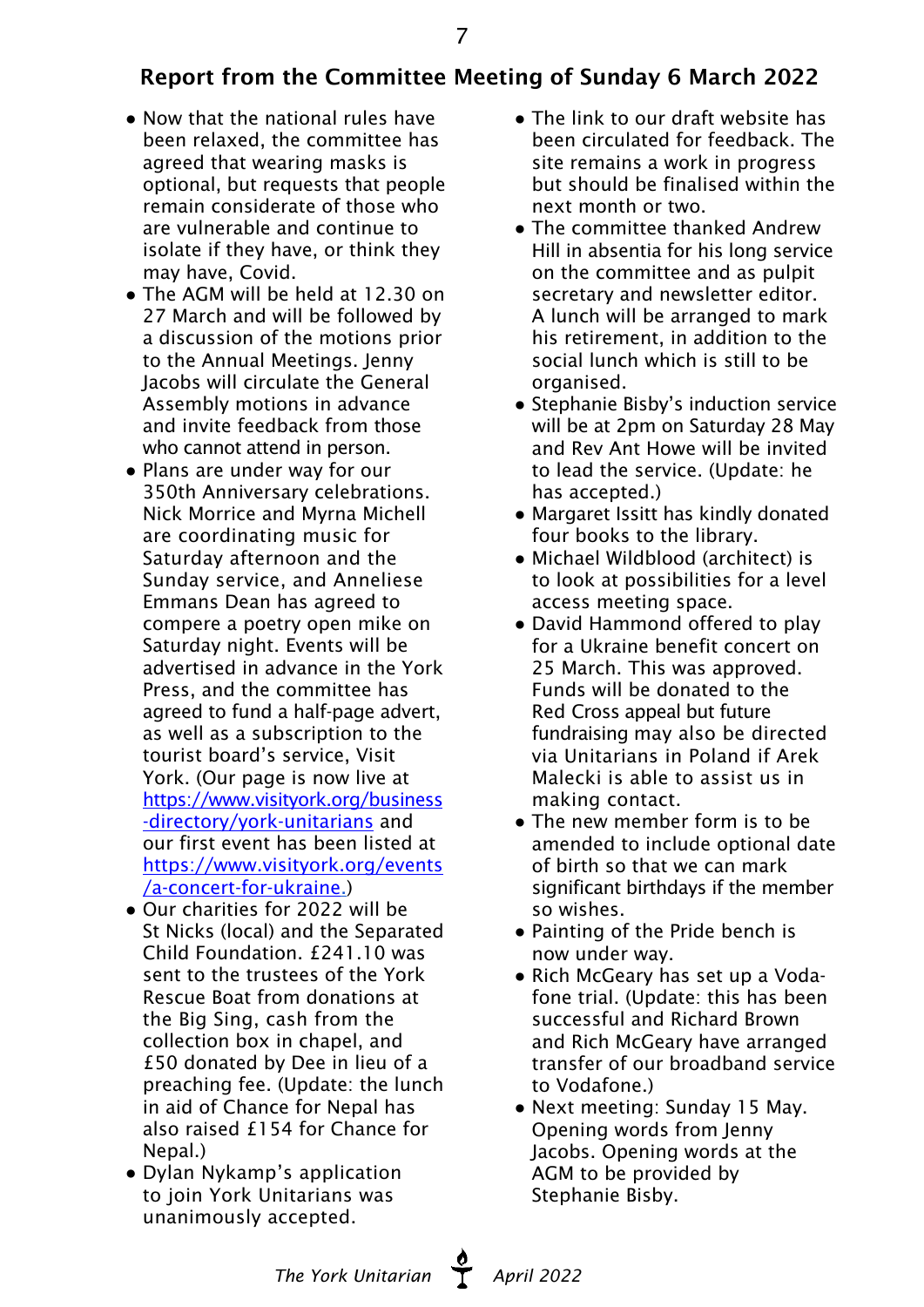## Sugar Hill Farm by Brinley Price 26 February 2022

The tribulation threatens, A cull of our terrible wretched species And only a remnant may live, Ride out its world-wide tsunami And gaze to the dawn when the shocks have subsided, A rising sun over lands of ruins.

But here at least there is peace, The sunlight's joy, the cooling waves of birdsong; The future is yet non-existent Though sometimes worry and sudden discomfort Intrude on this present, this premature Spring That gives relief from the global state of disease.

I sit outdoors in solitude But safe in this enclave of life, this haven of being, Pain and death looking mostly distant. I listen, watch and feel: A breeze caresses my face like a mother, a lover, And Nature appears to embrace me, seems like a goddess.

All you who worship psychopaths, Who believe the lies of lunatic oracles, You are the ones who give birth to the men of lawlessness, Your own madness leads your leaders. And yet, though water is weak, it carves out valleys; Though goodness never prevails it ever remains; This evil too must pass.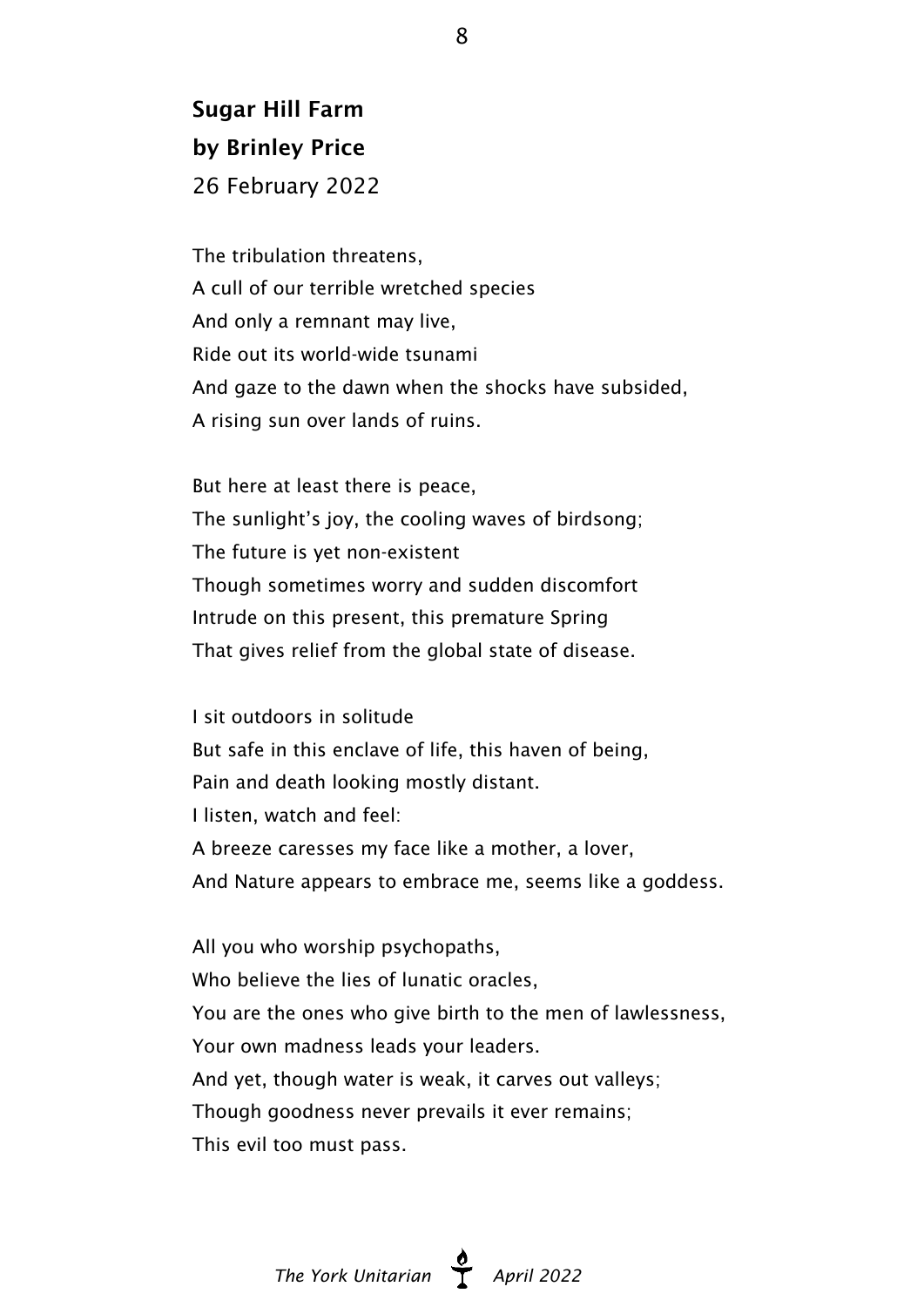

A programme of International Folk Songs, Spirituals and Songs from the Shows

from the combined choirs of York U3A & Hanslope **Heart & Soul Community Choir** 

including a chance to sing along with some well-known favourites

## **Saturday 9th April** at 3pm

at York Unitarian Chapel, St Saviourgate Y01 8NQ

- Free entry
- Refreshments included
- Donations in aid of Homestart, St Nicks and the Separated Child Foundation - please give generously!

Congratulations to David Hammond and Catherine Strachan for their highly successful fundraiser concert for Ukraine on Friday 25 March in Chapel. The concert featured music by Ukrainian composer Nikolai Kapustin, and raised over £1000 for the British Red Cross DEC Ukraine Humanitarian Appeal. Thanks to all involved and all who attended and donated so generously.